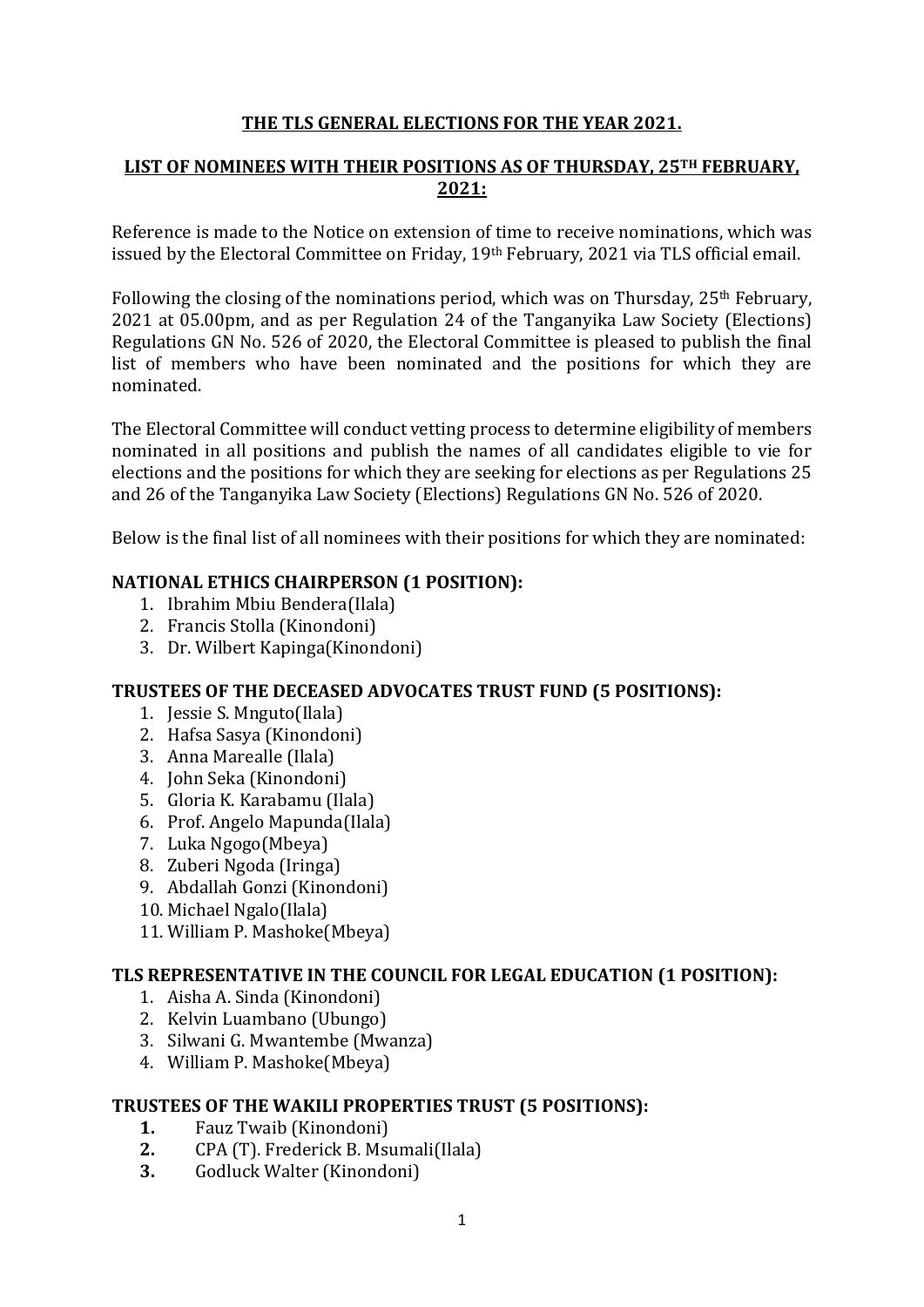- **4.** Rwekamwa A. Rweikiza(Ilala)
- **5.** Michael P. Mahende (Ilala)
- **6.** Alkarim D. Hasham(Ilala)
- **7.** Martha Judith J. Maeda(Kinondoni)

# **GOVERNING GOUNCIL:**

## **PRESIDENT:**

- 1. Dr. Edward Hosea ( Ilala)
- 2. Francis Stolla (Ilala)
- 3. Richard Giray (Morogoro)
- 4. Flaviana Charles (Kinondoni)
- 5. Shehzad A. Wall (Ilala)
- 6. Albert Msando(Arusha)
- 7. Obadia Kajungu(Ilala)

## **VICE PRESIDENT:**

- 1. Stella Rweikiza(Kinondoni)
- 2. Gloria Kalabamu(Ilala)
- 3. Gideon Mandes (Kinondoni)
- 4. Kamru Habibu(Mbeya)

## **HONORARY TREASURER:**

- 1. CPA(T). Frederick Msumali (Ilala)
- 2. Great Mabula (Mwanza)

## **YOUNG LAWYER REPRESENTATIVE IN THE COUNCIL (AYL CHAIRPERSON):**

- 1. Amedeus Mallya
- 2. Essau Sengo (Mbeya)
- 3. Pasience Mlowe(Kinondoni)
- 4. Dennis Bwana Eliasaph (Bagamoyo)
- 5. Privaty Rugambwa ( Ilala)
- 6. Peter A. Mabiki (Arusha)
- 7. Osward I. Rusibamayila (Kinondoni)
- 8. Simon Patrick
- 9. Augustino Mahenge(Ruvuma)
- 10. Ramadhani Ally Kajembe(Tanga)

## **ZONAL LEADER FOR MZIZIMA ZONE:**

- 1. James Marenga (Ilala)
- 2. Tike Mwambipile (Ilala)
- 3. Aziza O. Msangi(Ilala)

## **ZONAL LEADER FOR BAGAMOYO ZONE:**

1. Charles Tumaini(Kinondoni)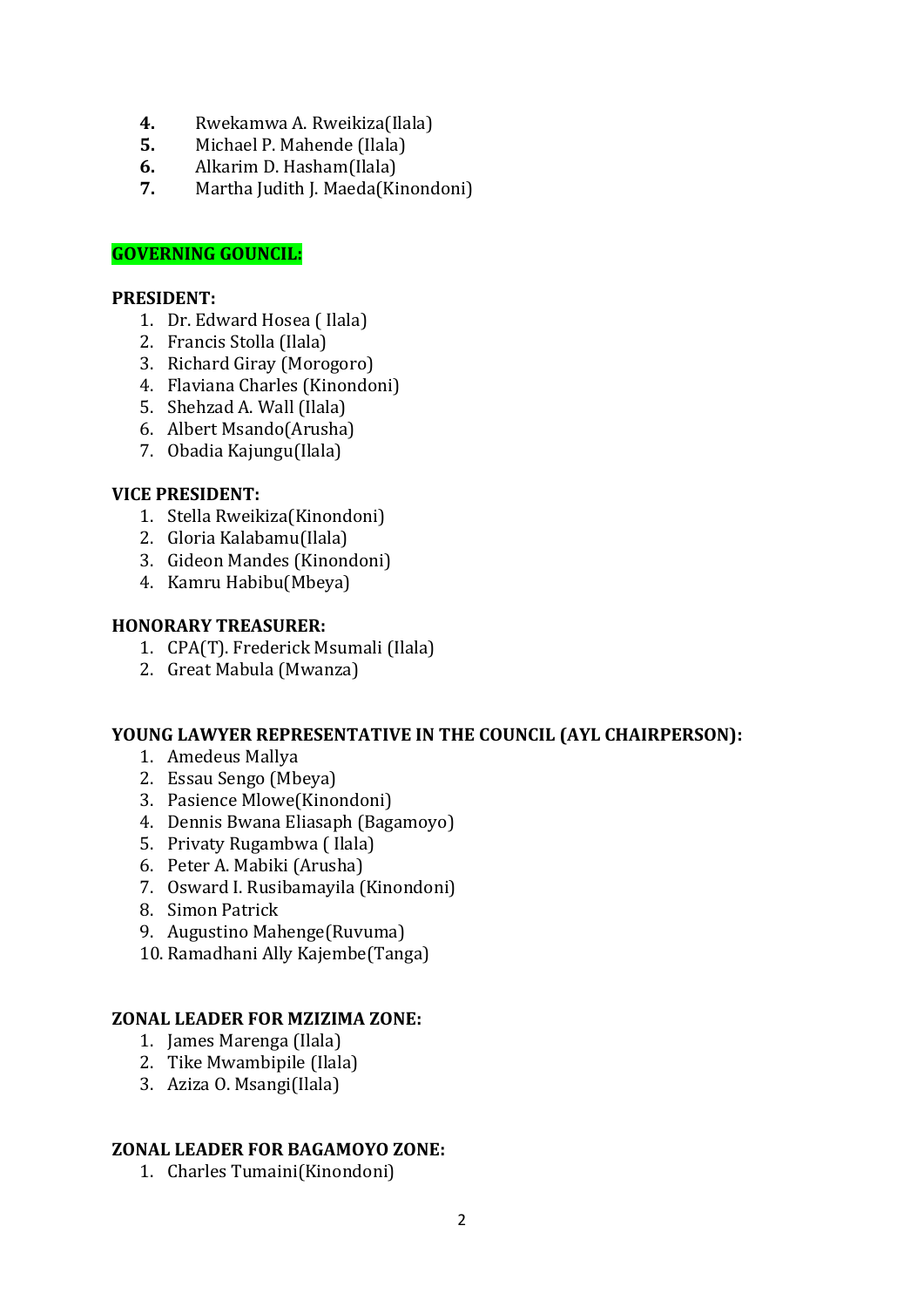- 2. Stephen Ally Mwakibolwa(Kinondoni)
- 3. Aisha Sinda (Kinondoni)

## **ZONAL LEADER FOR NORTHERN ZONE:**

- 1. Elibariki Maeda(Arusha)
- 2. Baraka E. Sulus(Arusha)

## **ZONAL LEADER FOR CENTRAL ZONE:**

- 1. Mary Munissi (Dodoma)
- 2. Mwansoho Gabriel (Morogoro)
- 3. Barnabas Nyalusi (Iringa)

## **ZONAL LEADER FOR SOUTHERN ZONE:**

- 1. Joyce Kasebwa ( Mbeya)
- 2. Edson Mbogoro (Ruvuma)
- 3. James Kyando(Mbeya)
- 4. Baraka Mbwilo(Mbeya)
- 5. Ladislaus Rwekaza(Mbeya)

#### **ZONAL LEADER FOR WESTERN ZONE:**

- 1. Kamaliza K. Kayaga(Tabora)
- 2. Thomas M. Msasa (Kigoma)

#### **ZONAL LEADER FOR LAKE ZONE:**

- 1. Heri Emmanuel (Mwanza)
- 2. Lenin Njau (Mwanza)

# **CHAPTER ZONES' OFFICE BEARERS:**

#### **MZIZIMA ZONE:**

## **ZONAL EXECUTIVE COMMITTEE MEMBERS:**

#### **Female Lawyer:**

- 1. Angela Mbonde (Ilala)
- 2. Judith Z. Nyasebwa(Temeke)

#### **Senior lawyer:**

1. Jovin M. Ndungi(Ilala)

#### **Young Lawyer:**

1. Amedeus Mallya

## **Member with Disability: None**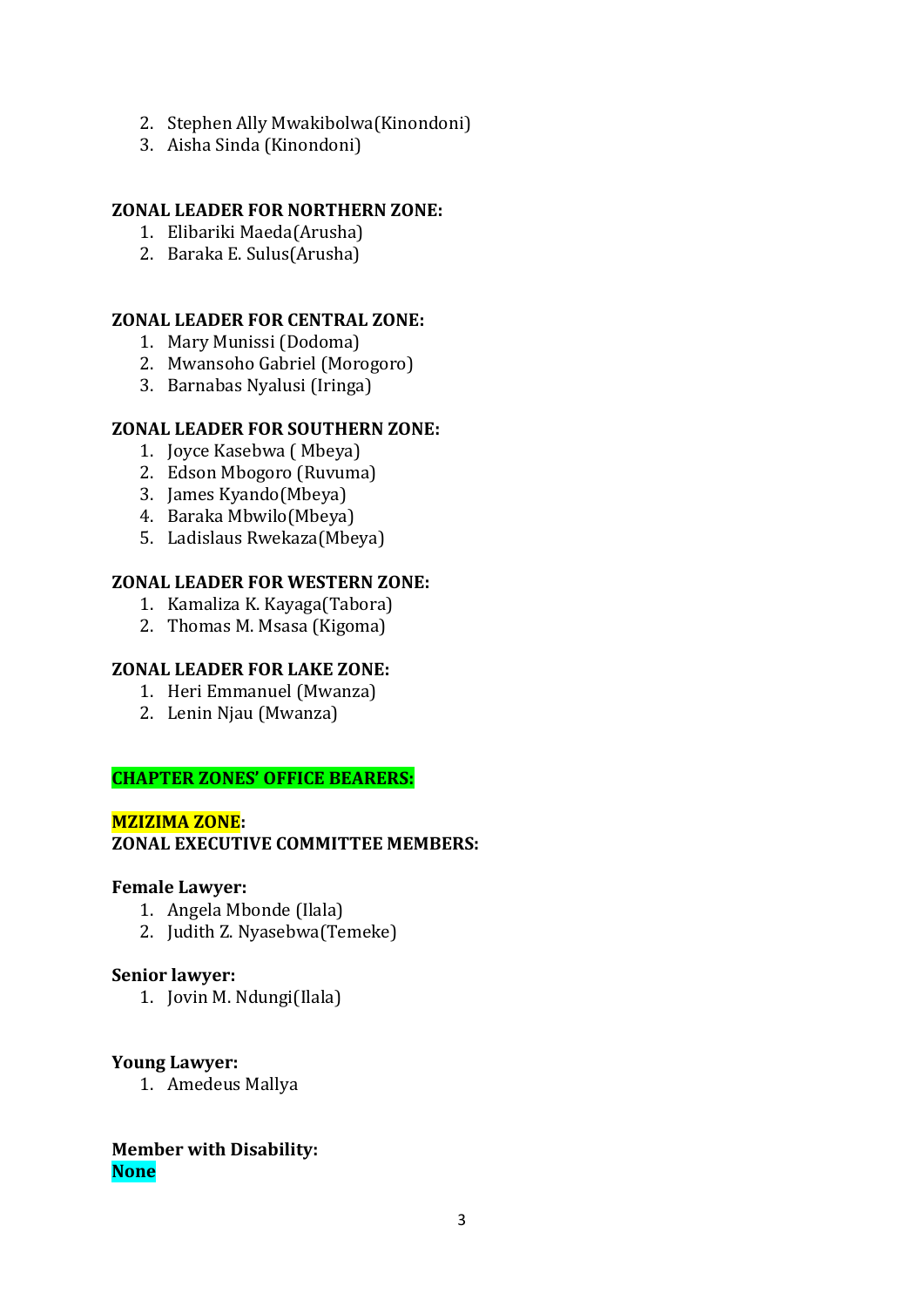# **ZONAL REPRESENTATIVES TO THE AGM:**

- 1. Judith Z. Nyasebwa(Temeke)
- 2. Omari Kilwande(Ilala)
- 3. Froldius M. Mutungi
- 4. Damas Mwagange(Kigamboni)

## **BAGAMOYO ZONE:**

## **ZONAL EXECUTIVE COMMITTEE MEMBERS: Female Lawyer:**

1. Hafsa Sasya (Kinondoni)

# **Senior lawyer:**

1. Reginals Shirima

# **Young Lawyer:**

- 1. Kelvin Luambano (Ubungo)
- 2. Jerry Msamanga(Kinondoni)
- 3. Safari S. Kimboka(Kinondoni)
- 4. Aristarko Msongela (Kinondoni)

## **Member with Disability:**

1. Daudi Magacha( Kinondoni)

# **ZONAL REPRESENTATIVES TO THE AGM:**

- 1. Leodger R. Siriwa(Ubungo)
- 2. Mectrida M. Rweyemamu(Kinondoni)

## **NORTHERN ZONE:**

#### **ZONAL EXECUTIVE COMMITTEE MEMBERS: Female Lawyer:**

1. Dr. Miriam Matinda (Arusha)

## **Senior lawyer:**

- 1. Mohamed Kajembe(Tanga)
- 2. Modest Akida (Arusha)

## **Young Lawyer:**

- 1. Ramadhani Ally Kajembe(Tanga)
- 2. Anande Nnko (Arusha)

## **Member with Disability:**

1. Joseph A. Mambea(Arusha)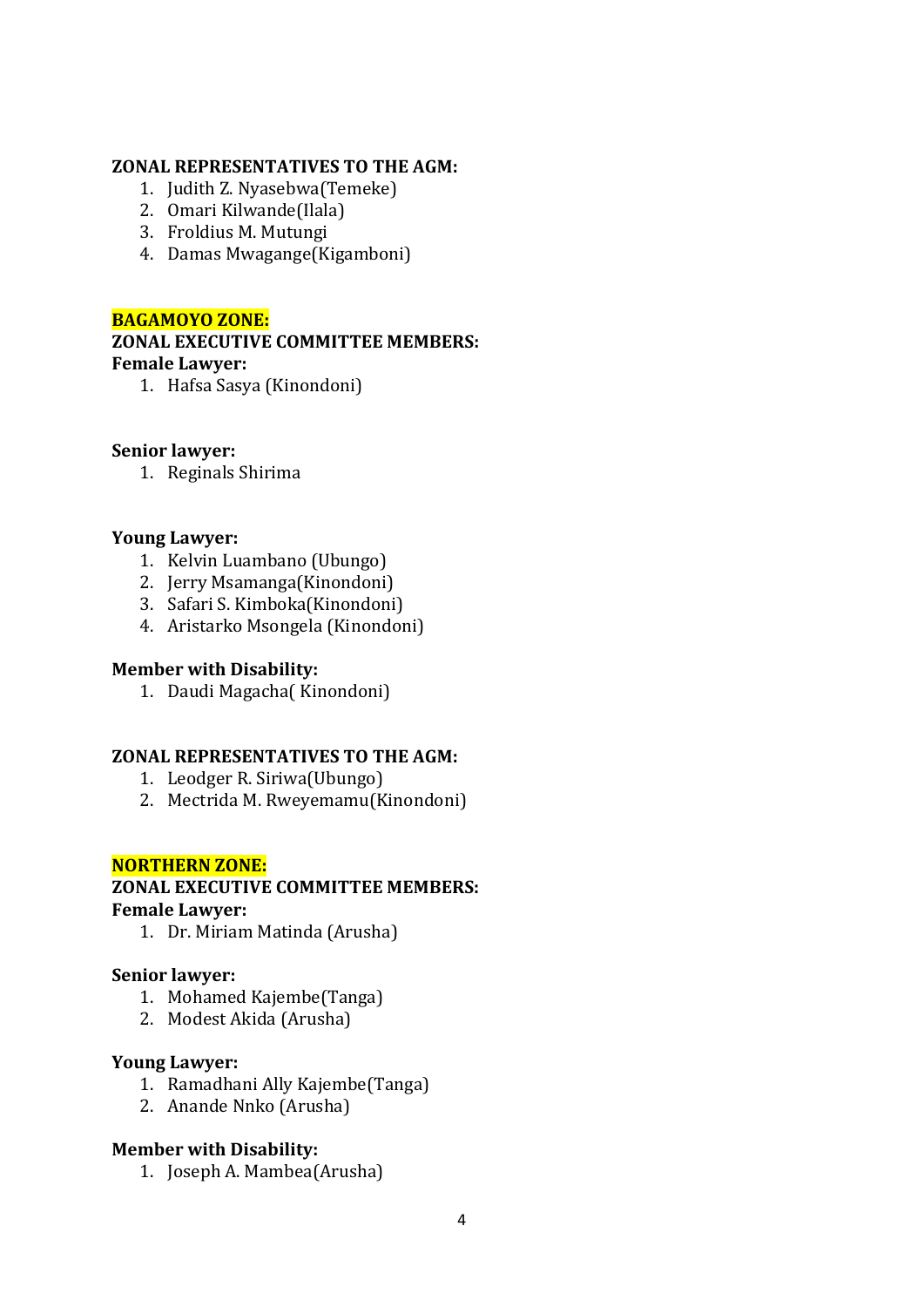## 2. Mariam Nitume(Arusha)

#### **ZONAL REPRESENTATIVES TO THE AGM:**

- 1. Joseph A. Mambea (Arusha)
- 2. Baraka E. Sulus (Arusha)

## **WESTERN ZONE:**

## **ZONAL EXECUTIVE COMMITTEE MEMBERS: Female Lawyer:**

- 1. Monica Mlaho (Tabora)
- 2. Stella Nyakyi (Tabora)
- 3. Zawadi. Lazaro (shinyanga)

## **Senior lawyer:**

1. Frank Samwel(Shinyanga)

## **Young Lawyer:**

- 1. Frank S. Kavishe (Tabora)
- 2. Ally Y. Maganga (Tabora)
- 3. Joseph Mathias (Kigoma)
- 4. Pharles F. Malengo(Shinyanga)

# **Member with Disability: None**

## **ZONAL REPRESENTATIVES TO THE AGM:**

- 1. Edina Aloyce (Kigoma)
- 2. Fadhil Kingu (Tabora)

## **CENTRAL ZONE:**

# **ZONAL EXECUTIVE COMMITTEE MEMBERS: Female Lawyer:**

- 1. Neema Ahmed (Dodoma)
- 2. Elfrida Ijukaine(Morogoro)
- 3. Rachel Kalinga(Dodoma)
- 4. Winniefrida Ngowi (Iringa)

#### **Senior lawyer:**

- 1. Kuwayawaya S.Kuwayawaya(Dodoma)
- 2. Mary Munissi (Dodoma)

#### **Young Lawyer:**

1. Hussein Mandari (Dodoma)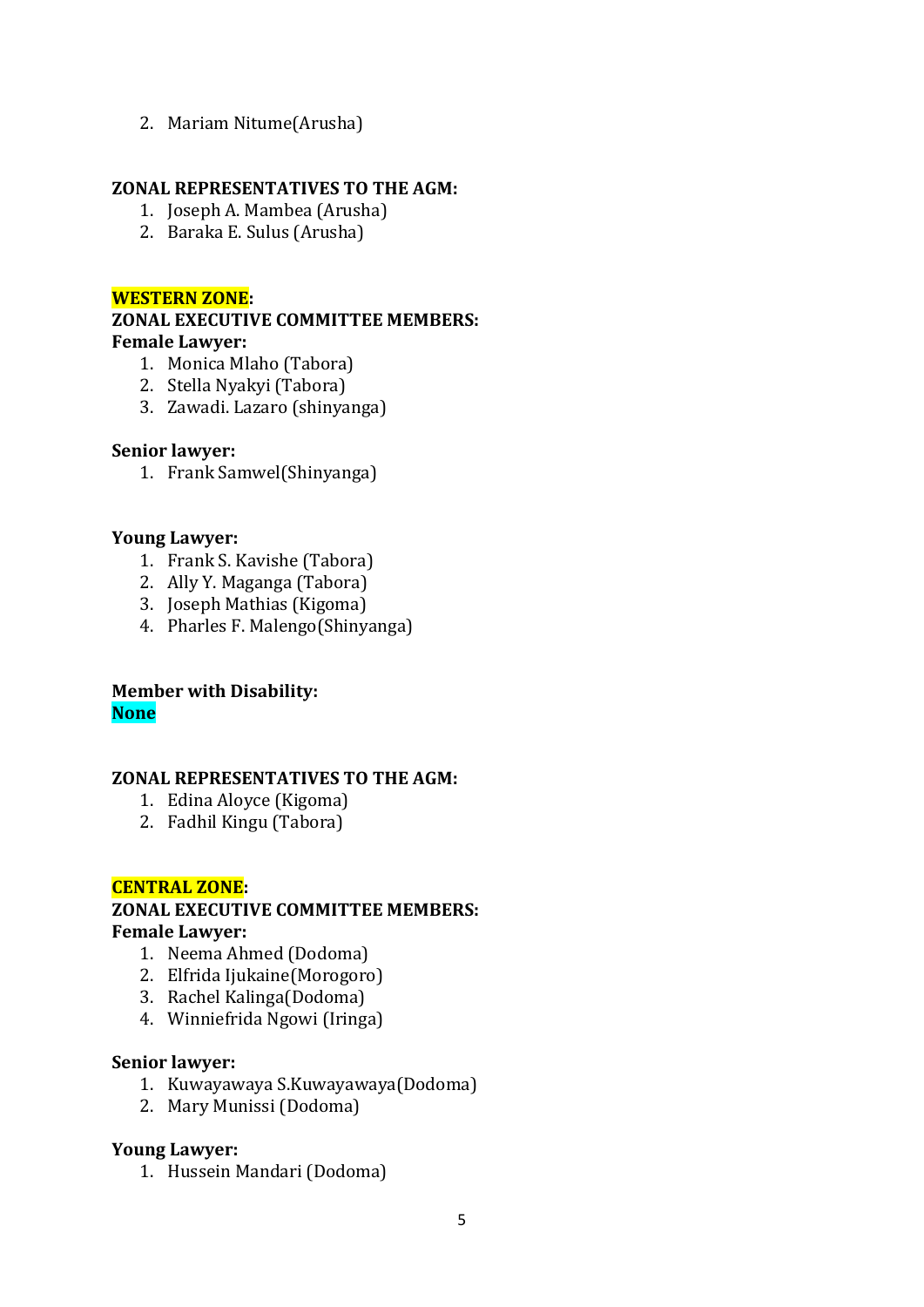- 2. Abdul Bwanga ( Morogoro)
- 3. Emmanuel Chengula(Iringa)

#### **Member with Disability: None**

#### **ZONAL REPRESENTATIVES TO THE AGM:**

- 1. Catherine Mushi (Morogoro)
- 2. Patricia Mbosa ( Morogoro)
- 3. Mwansoho G. Gabriel (Morogoro)

## **SOUTHERN ZONE:**

#### **ZONAL EXECUTIVE COMMITTEE MEMBERS: Female Lawyer:**

1. Teckla Kimati(Mtwara)

#### **Senior lawyer:**

- 1. Hussein Mtembwa(Mtwara)
- 2. Dickson P. Ndunguru(Ruvuma)

#### **Young Lawyer:**

1. Augustino Mayenge(Ruvuma)

#### **Member with Disability: None**

#### **ZONAL REPRESENTATIVES TO THE AGM:**

1. Stephen Lekey (Mtwara)

#### **LAKE ZONE:**

## **ZONAL EXECUTIVE COMMITTEE MEMBERS: Female Lawyer:**

- 1. Nasra Songoro(Mwanza)
- 2. Kundy E. Nyenji (Mwanza)

#### **Senior lawyer:**

- 1. Msafiri Henga (Mwanza)
- 2. Constantine Mutalemwa (Mwanza)

## **Young Lawyer:**

- 1. Gwakisa Gervas(Mwanza)
- 2. Joseph Mange (Mwanza)
- 3. Majura Kiboga(Mwanza)
- 4. Esther Sungwi (Mwanza)
- 5. Mussa J. Nyamwelo (Mwanza)
- 6. Kundy E. Nyenji(Mwanza)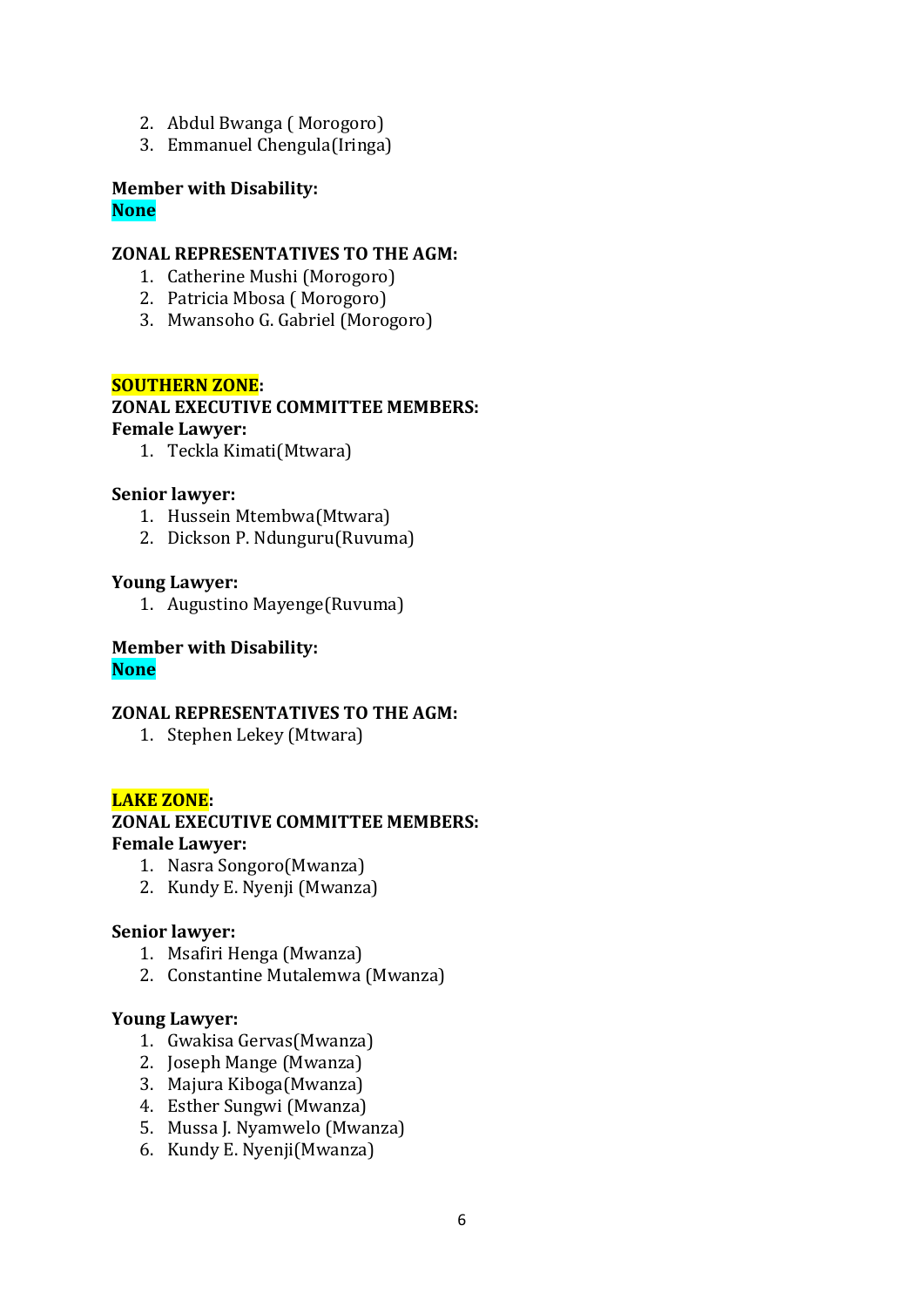# **Member with Disability: None**

## **ZONAL REPRESENTATIVES TO THE AGM:**

- 1. Getrude T. Mkonyi ( Mwanza)
- 2. Mwema Mella (Mwanza)
- 3. Projestus Mulokozi (Kagera)

## **ASSOCIATION OF THE YOUNG LAWYERS' OFFICE BEARERS:**

#### **VICE CHAIRPERSON:**

- 1. Charles Tumaini
- 2. George Mwiga
- 3. Victor Kweka(Kinondoni)
- 4. Hillary I. Hassan (Kinondoni)
- 5. Nestory Nyoni (Ruvuma)
- 6. Judith Z. Nyasebwa(Temeke)
- 7. David Mwakibolwa(Iringa)
- 8. Abdul A. Bwanga(Morogoro)

#### **SECRETARY:**

- 1. Peter A. Mabiki (Arusha)
- 2. Joseph A. Mambea (Tanga)
- 3. Zuberi M. Singino (Ruvuma)
- 4. Frank Kavishe (Tabora)
- 5. Zainab Ntarambe(Kinondoni)
- 6. Trofmo O. Tarimo(Ilala)
- 7. Geoffrey Mwakasege(Iringa)
- 8. Lazaro Hukumu(Iringa)

#### **CHAPTERS' OFFICE BEARERS:**

#### **ILALA:**

# **CHAPTER CONVENER:**

- 1. Matojo Cosatta
- 2. Angela Mbonde
- 3. Norrah E. Metisho

## **VICE CHAPTER CONVENER:**

1. Asia Tokutoola

#### **CHAPTER TREASURER:**

1. Cecilia Assey

#### **MEMBER REPRESENTATIVE IN THE CHAPTER EXECUTIVE COMMITEE:**

1. Ngussa E. Nkwabi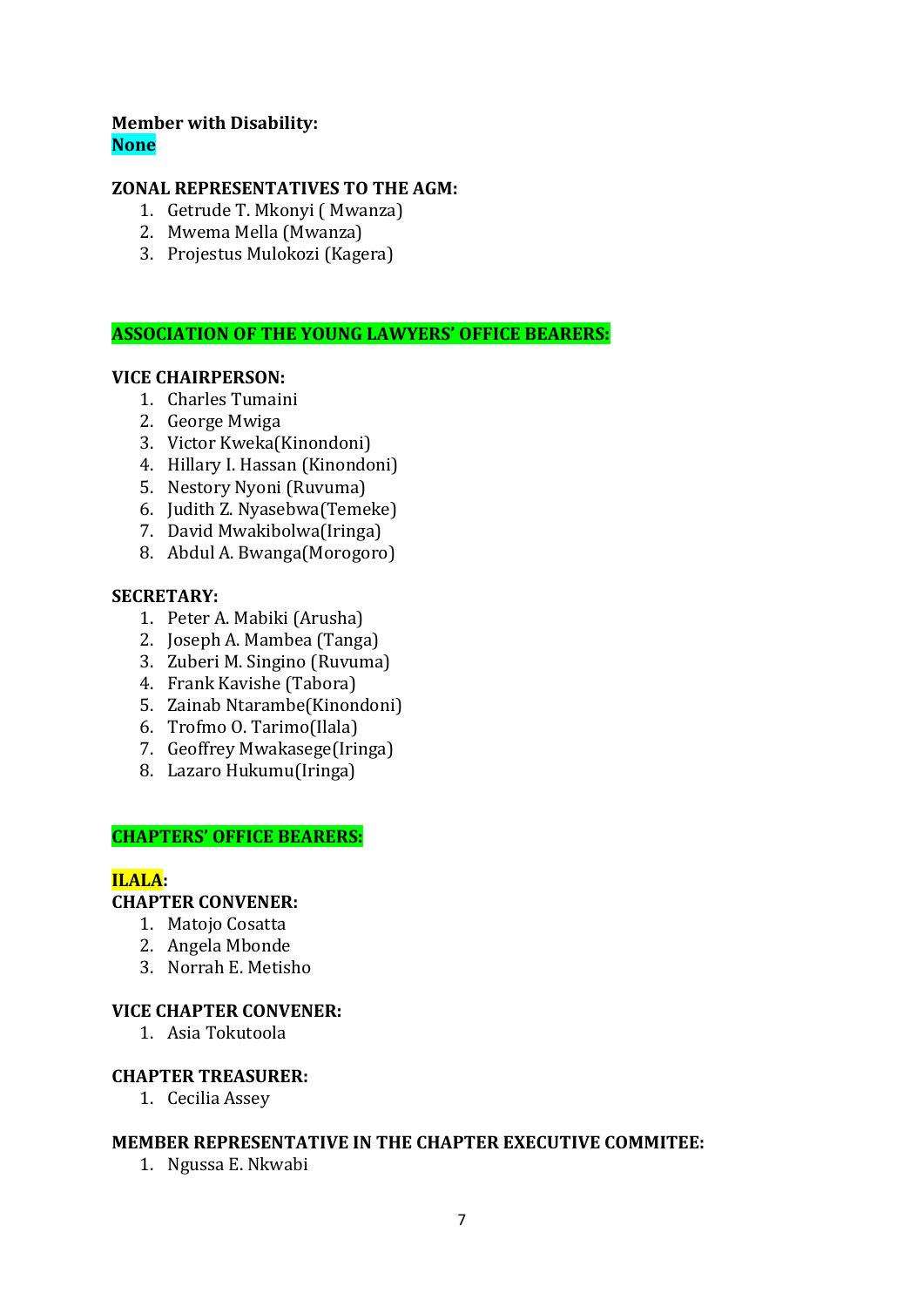## **CHAPTER REPRESENTATIVE TO THE AGM: Female Lawyer:**

- 1. Prisca Chogero
- 2. Georgina Bazil

## **Senior lawyer:**

1. Frank Mwalongo

## **Young Lawyer:**

- 1. Mary Mosha
- 2. Trofmo O. Tarimo

#### **Member with Disability: None**

# **KINONDONI:**

## **CHAPTER CONVENER:**

1. Deusdedith Kelanga

## **VICE CHAPTER CONVENER:**

- 1. Deusdedith Kelanga
- 2. Ziada O. Mkwazu

## **CHAPTER TREASURER:**

- 1. Faraji Mangula
- 2. Bruno Msangi

# **MEMBER REPRESENTATIVE IN THE CHAPTER EXECUTIVE COMMITEE:**

1. Safari S. Kimboka

#### **CHAPTER REPRESENTATIVE TO THE AGM:**

#### **Female Lawyer:**

1. Ziada Omary Mkwazu

#### **Senior lawyer:**

1. Herman Lupogo

## **Young Lawyer:**

- 1. Amedeus Mallya
- 2. Zainab Ntarambe
- 3. Yona L. Habiye

## **Member with Disability:**

**1. Daudi Magacha( Kinondoni)**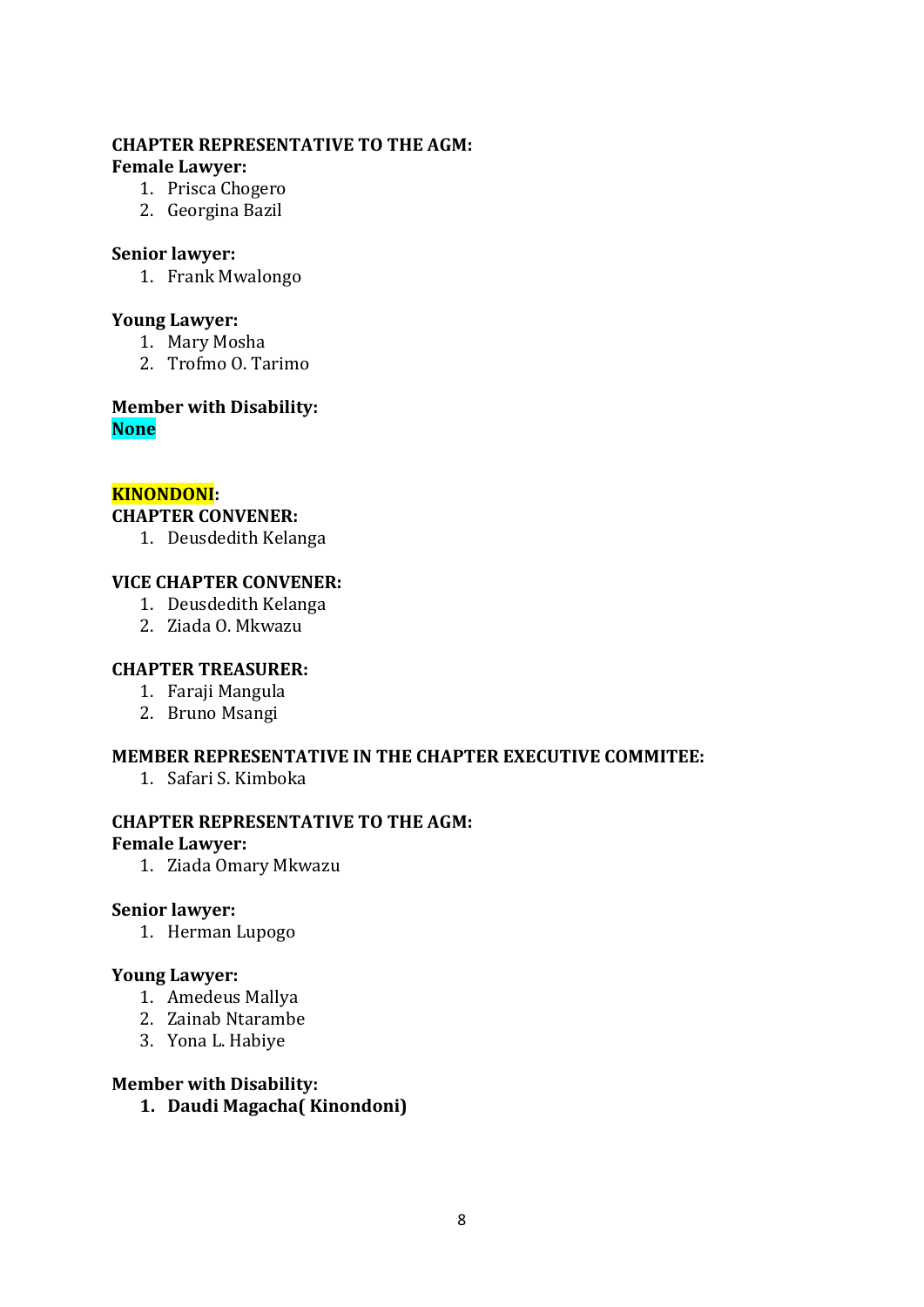#### **UBUNGO:**

# **CHAPTER CONVENER:**

1. Raphael Dismas

#### **VICE CHAPTER CONVENER:**

1. Michael Mushi

#### **CHAPTER TREASURER:**

1. Herry P. Kauki

#### **MEMBER REPRESENTATIVE IN THE CHAPTER EXECUTIVE COMMITEE:**

1. Suzana C. Mwaitenda

# **CHAPTER REPRESENTATIVE TO THE AGM:**

#### **Female Lawyer:**

1. Romana Gervas

#### **Senior lawyer:**

1. Khalifa Kiango

#### **Young Lawyer:**

1. Leodger R. Siriwa

#### **Member with Disability:**

1. Leila Hawkins

#### **TEMEKE:**

#### **CHAPTER CONVENER:**

1. Sakina H. Sinda

#### **VICE CHAPTER CONVENER:**

1. John J. R. Nyange

#### **CHAPTER TREASURER:**

1. Edith E. Mganga

#### **MEMBER REPRESENTATIVE IN THE CHAPTER EXECUTIVE COMMITEE:**

1. Habibu M. Abubakar

# **CHAPTER REPRESENTATIVE TO THE AGM:**

# **Female Lawyer:**

- 1. Zainab Salum
- 2. Mwanafumo M. Mohamed

#### **Senior lawyer:**

1. Dominic Daniel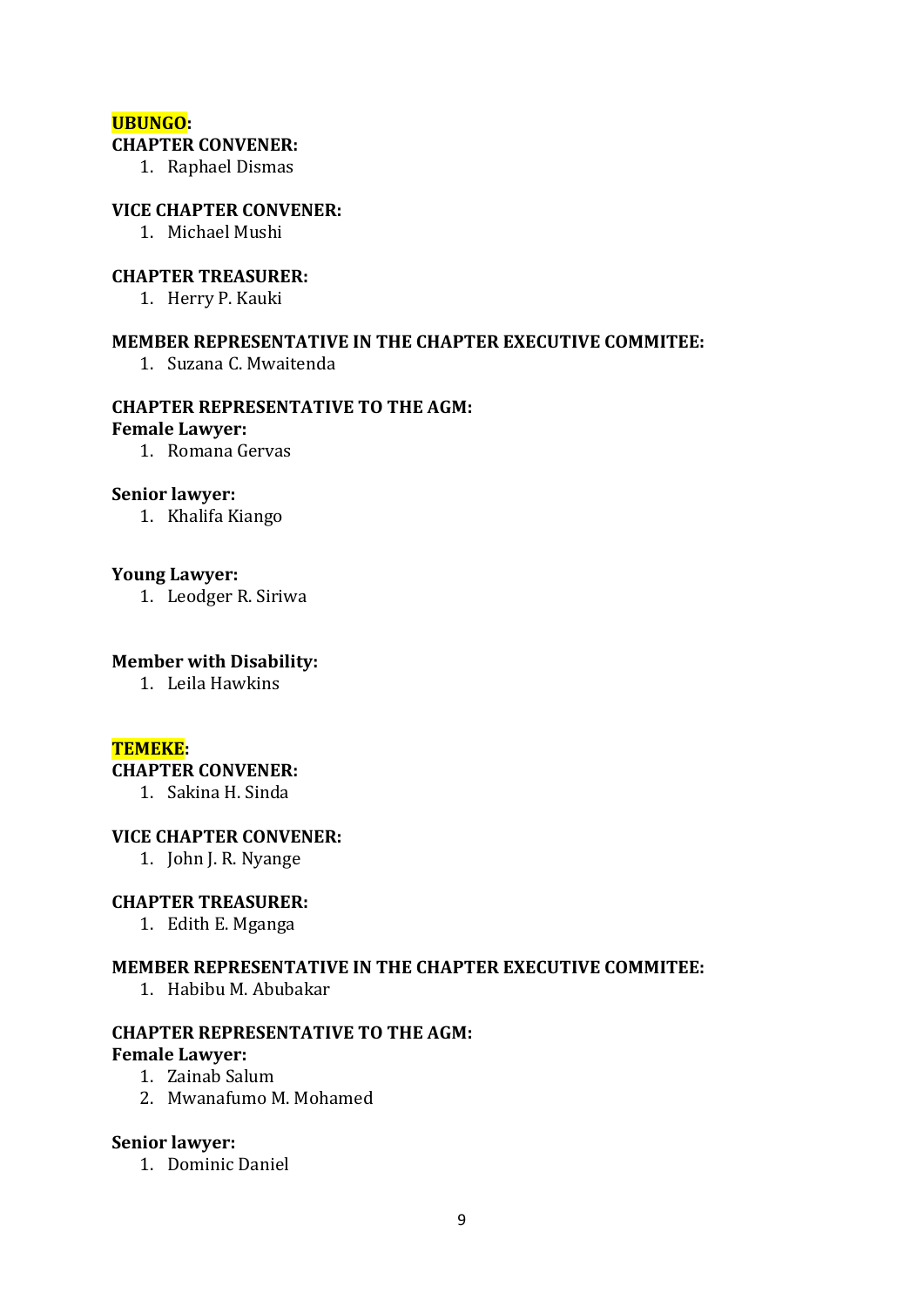#### **Young Lawyer:**

- 1. Judith Z. Nyasebwa
- 2. Frederick V. Mpanju

## **Member with Disability: None**

#### **KIGAMBONI:**

#### **CHAPTER CONVENER:**

1. Maria Matui

## **VICE CHAPTER CONVENER:**

1. Joseph Mirumbe

#### **CHAPTER TREASURER:**

1. Mnyira M. Abdallah

#### **MEMBER REPRESENTATIVE IN THE CHAPTER EXECUTIVE COMMITEE:**

1. Violet E. Mahugi

## **CHAPTER REPRESENTATIVE TO THE AGM:**

#### **Female Lawyer:**

1. Fatuma Seifu

## **Senior lawyer:**

1. Arafat O. Sinare

#### **Young Lawyer:**

1. Philip O. Kitomari

#### **Member with Disability: None**

## **PWANI:**

#### **CHAPTER CONVENER:**

1. Mutalemwa Bugeza

#### **VICE CHAPTER CONVENER:**

- 1. Prisca Mganga
- 2. Dominicus Nkwera

## **CHAPTER TREASURER:**

1. Tumaini Mgonja

## **MEMBER REPRESENTATIVE IN THE CHAPTER EXECUTIVE COMMITEE:**

1. Christopher L. Singa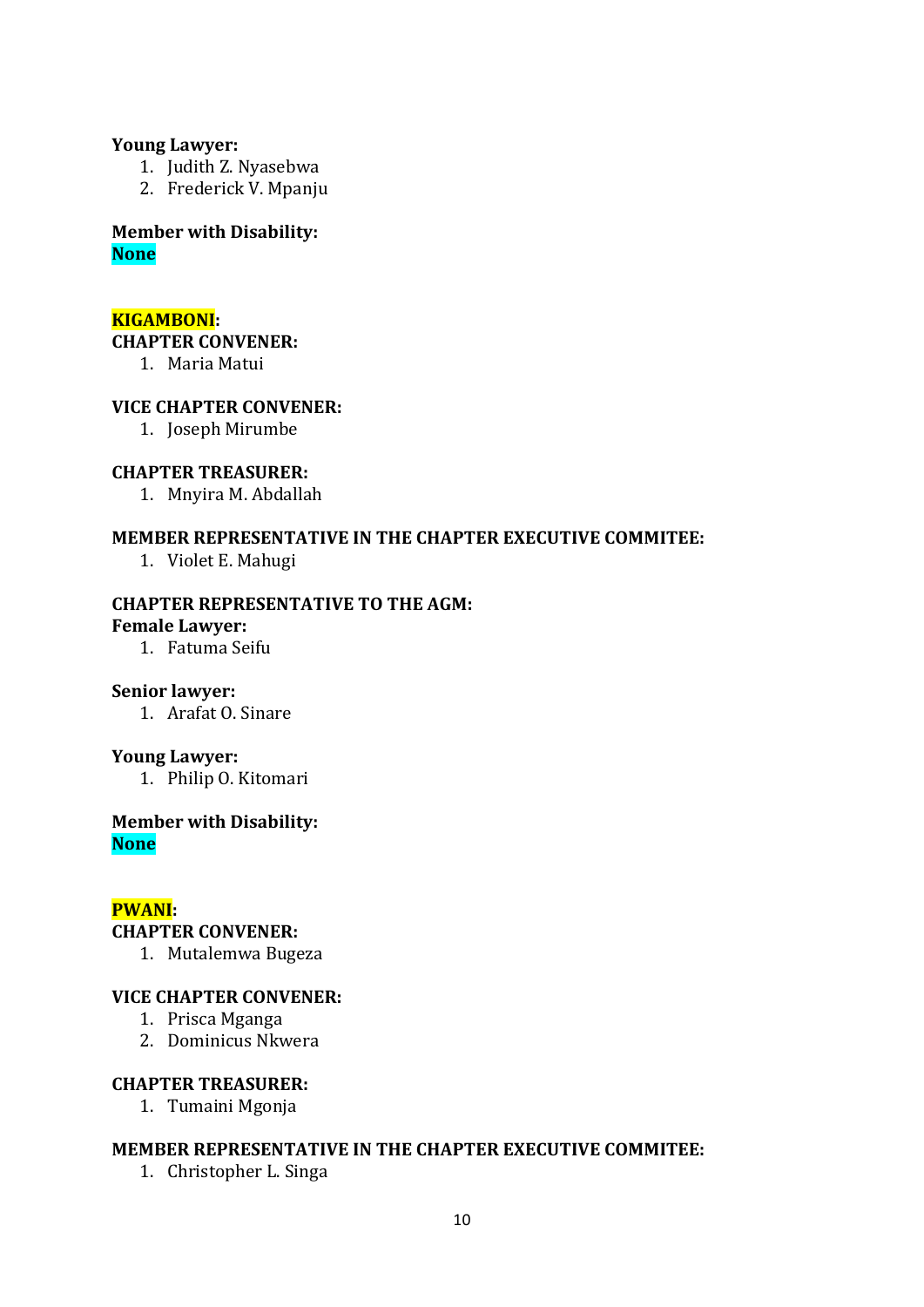#### **CHAPTER REPRESENTATIVE TO THE AGM: Female Lawyer:**

1. Julieth M. Erasmus

#### **Senior lawyer:**

1. Frederick D.Z. Mwakinga

## **Young Lawyer:**

- 1. Daniel A. Makalo
- 2. Iddi Yasin

**Member with Disability: None**

## **ARUSHA:**

**CHAPTER CONVENER:**

1. George Njooka

## **VICE CHAPTER CONVENER:**

1. Sabato Ngogo

## **CHAPTER TREASURER:**

1. Fauzia M. Akonaay

## **MEMBER REPRESENTATIVE IN THE CHAPTER EXECUTIVE COMMITEE:**

1. Hamisi Mkindi

## **CHAPTER REPRESENTATIVE TO THE AGM: Female Lawyer:**

1. Mariam Mrutu

#### **Senior lawyer:**

1. Neema Mtayangulwa

#### **Young Lawyer:**

- 1. Jaffary H. Suleiman
- 2. Elcana T. Mollel

## **Member with Disability:**

**1.** Miriam J. Nitume

# **KILIMANJARO:**

# **CHAPTER CONVENER:**

- 1. David Shillatu
- 2. Mathias Nkuhi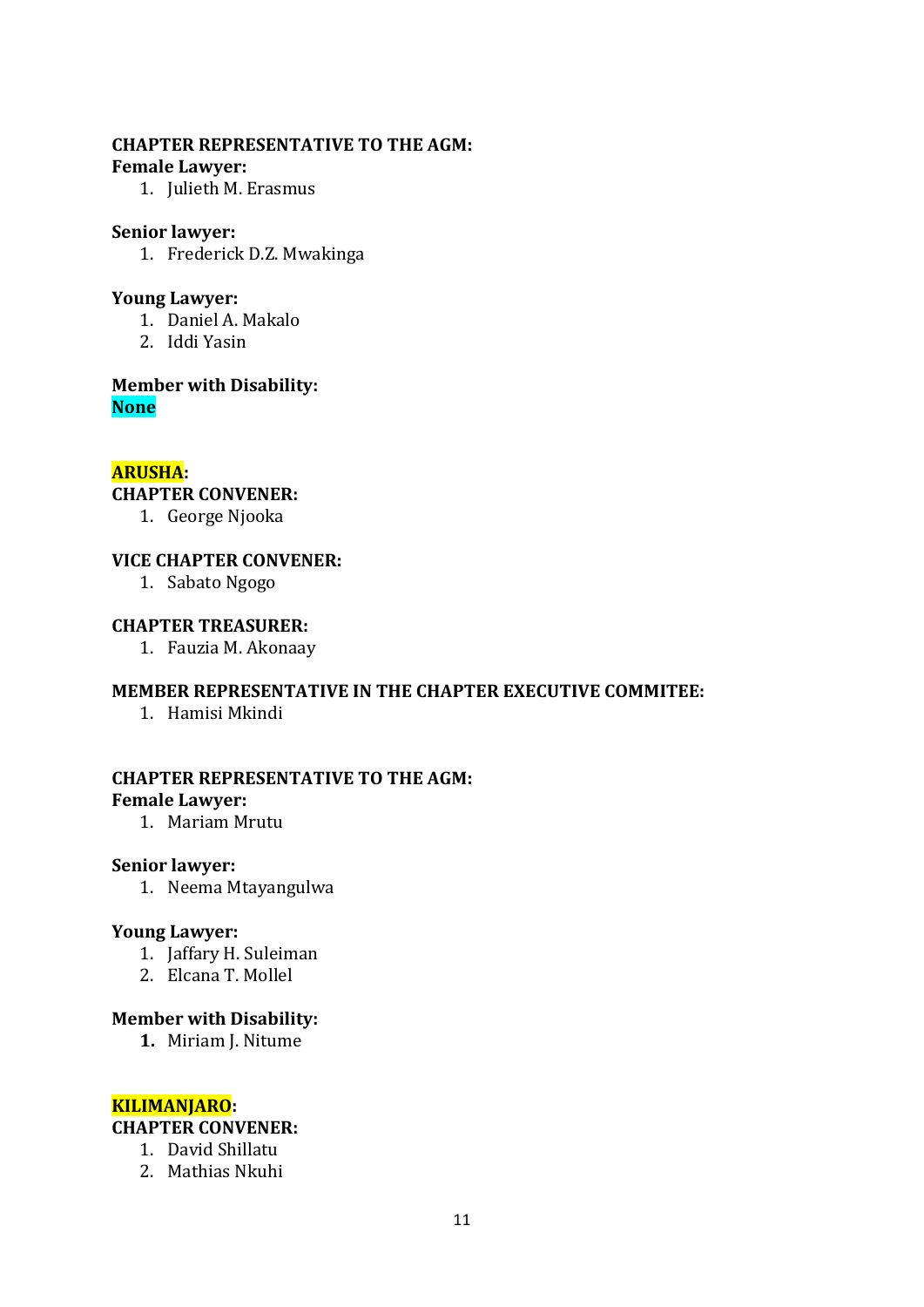#### **VICE CHAPTER CONVENER:**

- 1. Patrick Paul
- 2. Engebel Boniface

#### **CHAPTER TREASURER:**

1. Faygrace Sadallah

## **MEMBER REPRESENTATIVE IN THE CHAPTER EXECUTIVE COMMITEE:**

1. Modestus Njau

# **CHAPTER REPRESENTATIVE TO THE AGM:**

**Female Lawyer:**

1. Glory Tairo

#### **Senior lawyer:**

1. Godwin Sandi

## **Young Lawyer:**

1. Daniel Samwel

**Member with Disability: None**

# **TANGA:**

**CHAPTER CONVENER:** 1. Tumaini Bakari **VICE CHAPTER CONVENER:** 1. Eric A. Akaro

#### **CHAPTER TREASURER:**

1. Emilia Mwisomba

#### **MEMBER REPRESENTATIVE IN THE CHAPTER EXECUTIVE COMMITEE:**

1. Swetbert Rwegasira

#### **CHAPTER REPRESENTATIVE TO THE AGM: Female Lawyer:**

1. Linda Lugano

#### **Senior lawyer:**

1. Werehema Kibaha

#### **Young Lawyer:**

- 1. Mathias Nkinga
- 2. Ramadhani A. Kajembe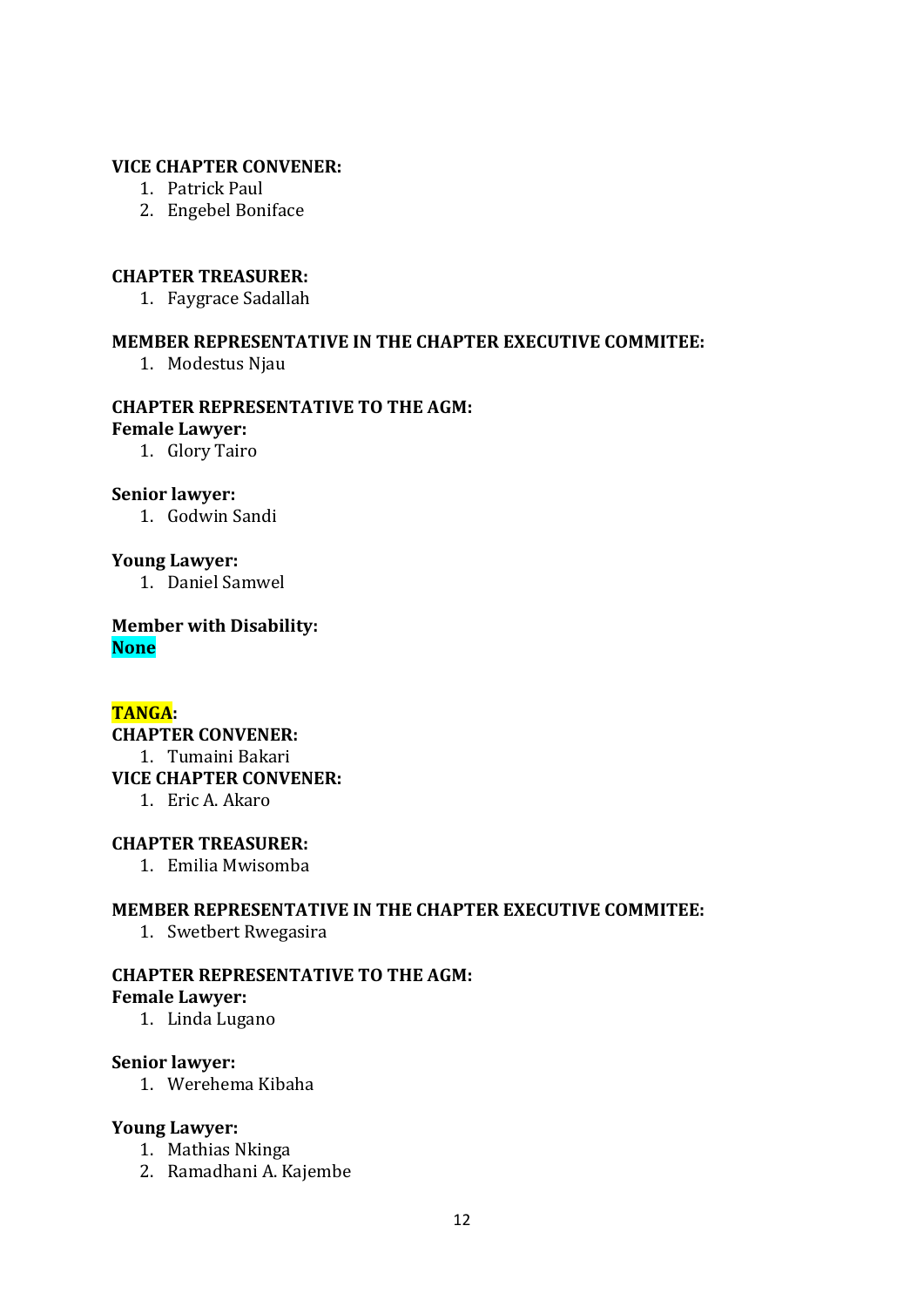3. Joseph A. Mambea

#### **Member with Disability: None**

#### **MBEYA :**

#### **CHAPTER CONVENER:**

- 1. Chapa Alfredy Sukari
- 2. Irene Mwakyusa

## **VICE CHAPTER CONVENER:**

- 1. Irene Mwakyusa
- 2. William P. Mashoke
- 3. Felix Kapinga

## **CHAPTER TREASURER:**

- 1. Emmanuel Clarence
- 2. Lucy Kessy
- 3. Anna Samwel

#### **MEMBER REPRESENTATIVE IN THE CHAPTER EXECUTIVE COMMITEE:**

1. Laetitia P. Ntagazwe

# **CHAPTER REPRESENTATIVE TO THE AGM:**

#### **Female Lawyer:**

1. Jennifer A. Biko

#### **Senior lawyer:**

1. Mary Mgaya

#### **Young Lawyer:**

1. Essau Sengo

#### **Member with Disability:**

1. Peter Salama

## **IRINGA:**

#### **CHAPTER CONVENER:**

- 1. Zuberi Ngoda
- 2. Frank Ngafumika

# **VICE CHAPTER CONVENER:**

1. Moses Ambindwile

#### **CHAPTER TREASURER:**

- 1. Omary Khatib Salehe
- 2. Cosmas Kishamawe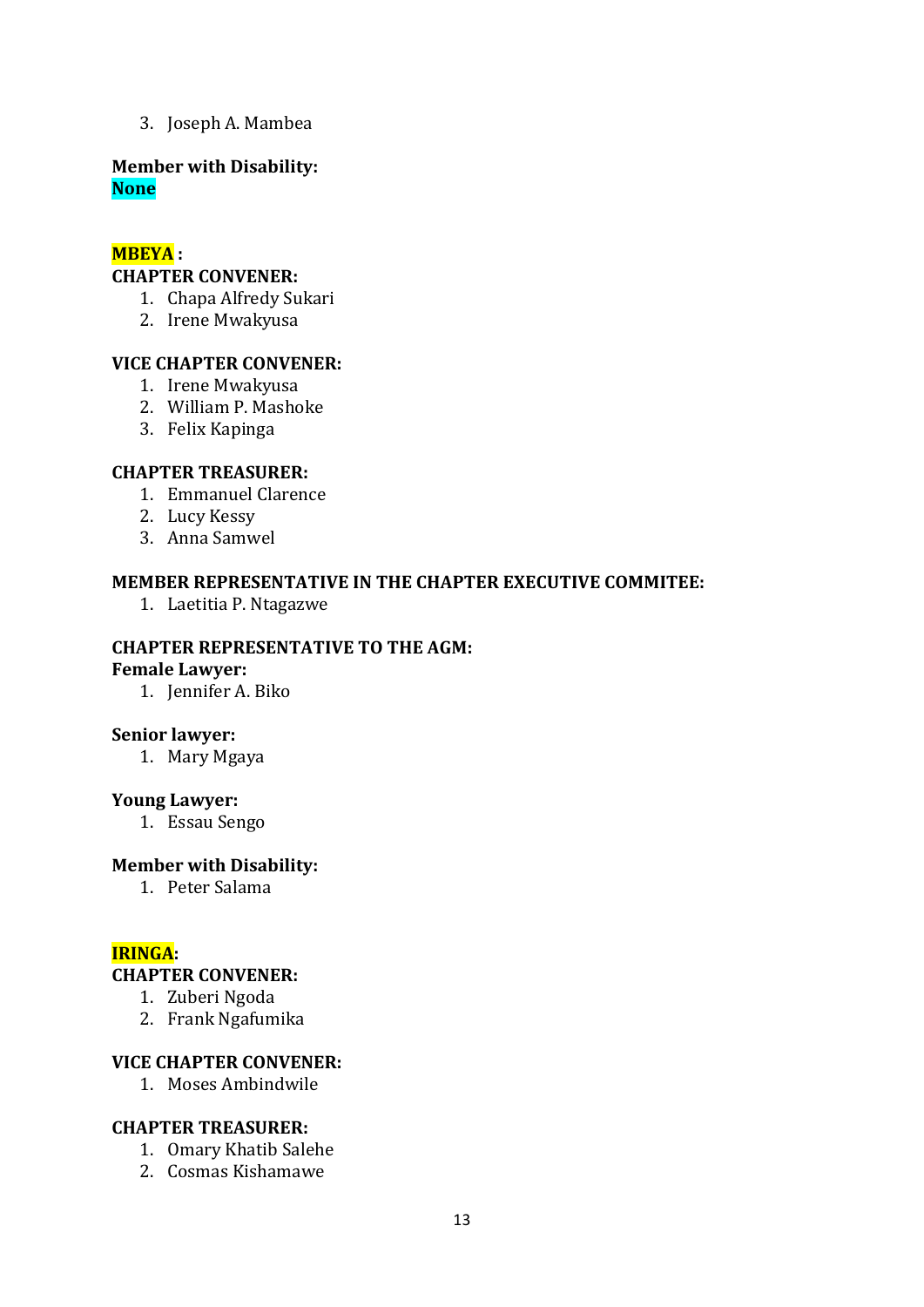#### **MEMBER REPRESENTATIVE IN THE CHAPTER EXECUTIVE COMMITEE:**

1. Asifiwe Mwanjala

# **CHAPTER REPRESENTATIVE TO THE AGM:**

# **Female Lawyer:**

1. Happy Ilomo

#### **Senior lawyer:**

1. Innocent Boniface

#### **Young Lawyer:**

1. Lazaro Hukumu

## **Member with Disability: None**

#### **MTWARA:**

# **CHAPTER CONVENER:**

1. Rainery N. Songea

## **VICE CHAPTER CONVENER:**

1. Rose Ndemereje

#### **CHAPTER TREASURER:**

1. Alex P. Msalenge

#### **MEMBER REPRESENTATIVE IN THE CHAPTER EXECUTIVE COMMITEE:**

1. Robert Dadaya

# **CHAPTER REPRESENTATIVE TO THE AGM:**

#### **Female Lawyer:**

- 1. Priscila Mapinda
- 2. Marythereza Emmanuel

#### **Senior lawyer:**

1. Nyachiriga K. Msalya

#### **Young Lawyer:**

1. Issa Chiputula

## **Member with Disability: None**

**KAGERA: CHAPTER CONVENER:**

1. Peter J. Matete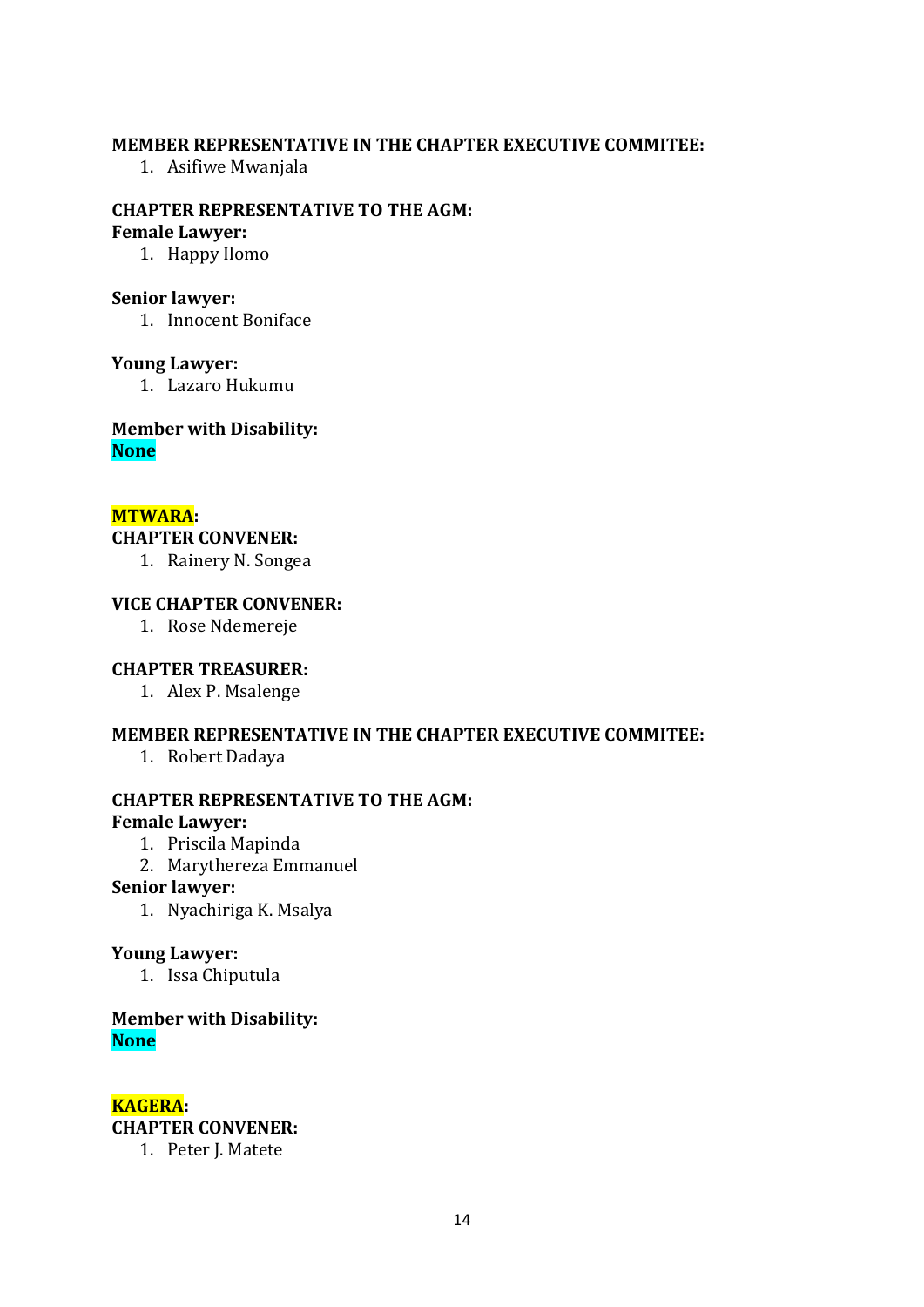## **VICE CHAPTER CONVENER:**

- 1. Zedy Ally
- 2. Raymond Laurent

## **CHAPTER TREASURER:**

- 1. Theresia Bujiku
- 2. Erieth K. Barnabas

## **MEMBER REPRESENTATIVE IN THE CHAPTER EXECUTIVE COMMITEE:**

1. Abel E. Rugambwa

## **CHAPTER REPRESENTATIVE TO THE AGM:**

#### **Female Lawyer:**

1. Gisela P. Rugemalira

#### **Senior lawyer:**

- 1. Joseph J. Bitakwate
- 2. Ally K. Chamani

# **Young Lawyer:**

- 1. Evans juliace
- 2. Dionysius P. Mujuni

**Member with Disability: None**

# **TABORA:**

## **CHAPTER CONVENER:**

- 1. Kanani A. Chombala
- 2. Stella Nyakyi

#### **VICE CHAPTER CONVENER:**

1. Flavia Francis

# **CHAPTER TREASURER:**

1. Kelvin Kayaga

#### **MEMBER REPRESENTATIVE IN THE CHAPTER EXECUTIVE COMMITEE:**

1. Amosi J. Gahise

#### **CHAPTER REPRESENTATIVE TO THE AGM: Female Lawyer:**

- 1. Monica Mlaho
- 2. Elizabeth Kijumbe

#### **Senior lawyer:**

1. Lucas Ndanga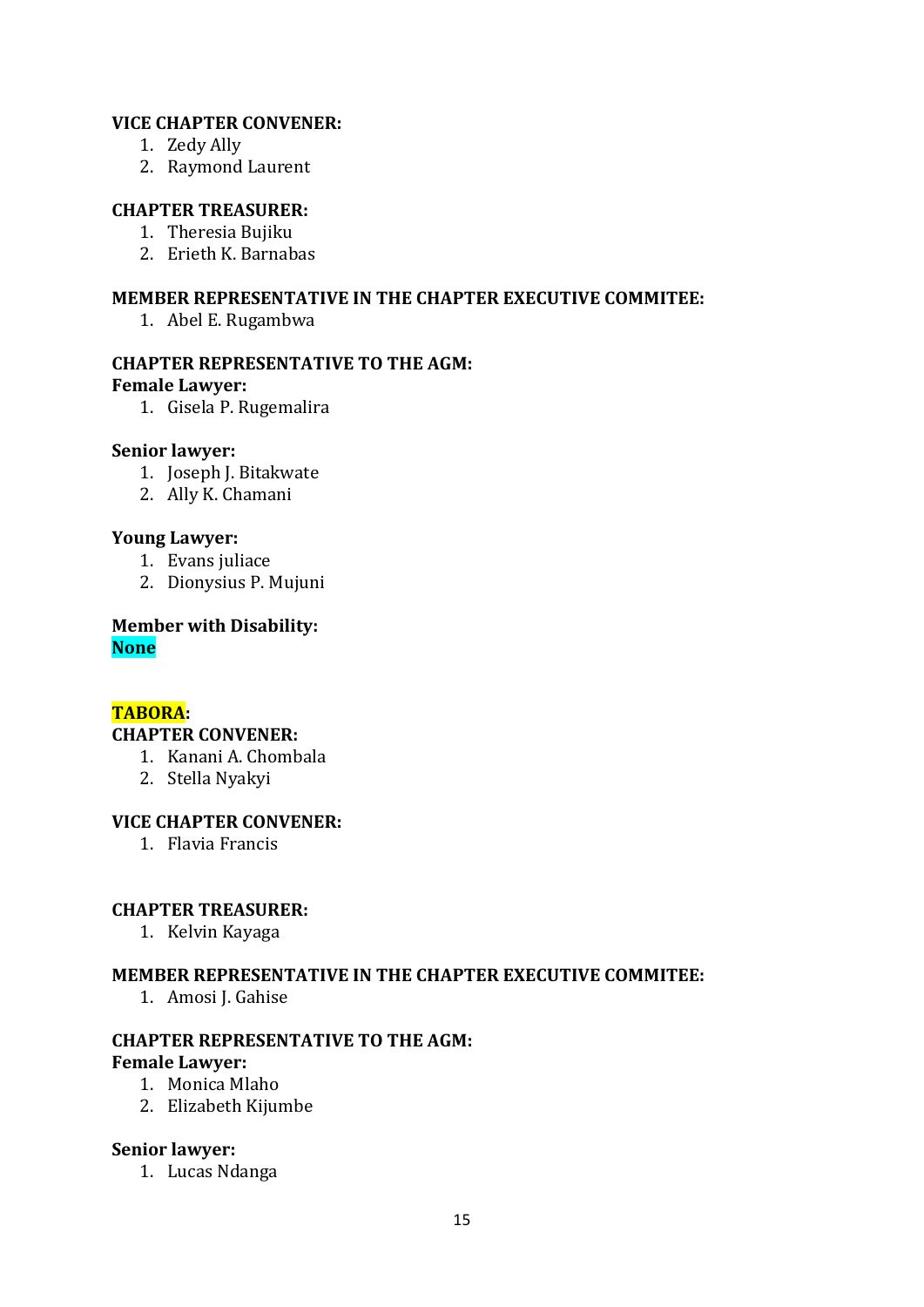#### **Young Lawyer:**

1. Saikon J. Nokoren

**Member with Disability: None**

## **DODOMA:**

#### **CHAPTER CONVENER:**

- 1. Deus Nyabiri
- 2. Kuwayawaya S. Kuwayawaya

#### **VICE CHAPTER CONVENER:**

- 1. John Shigongo
- 2. Magreth Mbasha

#### **CHAPTER TREASURER:**

1. Josephine M. Paul

#### **MEMBER REPRESENTATIVE IN THE CHAPTER EXECUTIVE COMMITEE:**

1. Anajoyce Wilbard

# **CHAPTER REPRESENTATIVE TO THE AGM:**

#### **Female Lawyer:**

1. Penina R. Manyanki

#### **Senior lawyer:**

- 1. John Chigongo
- 2. Elias Machibya

#### **Young Lawyer:**

- 1. Isaac Mwaipopo
- 2. John Kidando
- 3. Kisawani Mandela

#### **Member with Disability: None**

## **MOROGORO:**

# **CHAPTER CONVENER:**

- 1. Azizi Mahenge
- 2. Asifiwe Alinanuswe

#### **VICE CHAPTER CONVENER:**

- 1. Paulus Rweyongeza
- 2. Mariam Kapama

#### **CHAPTER TREASURER:**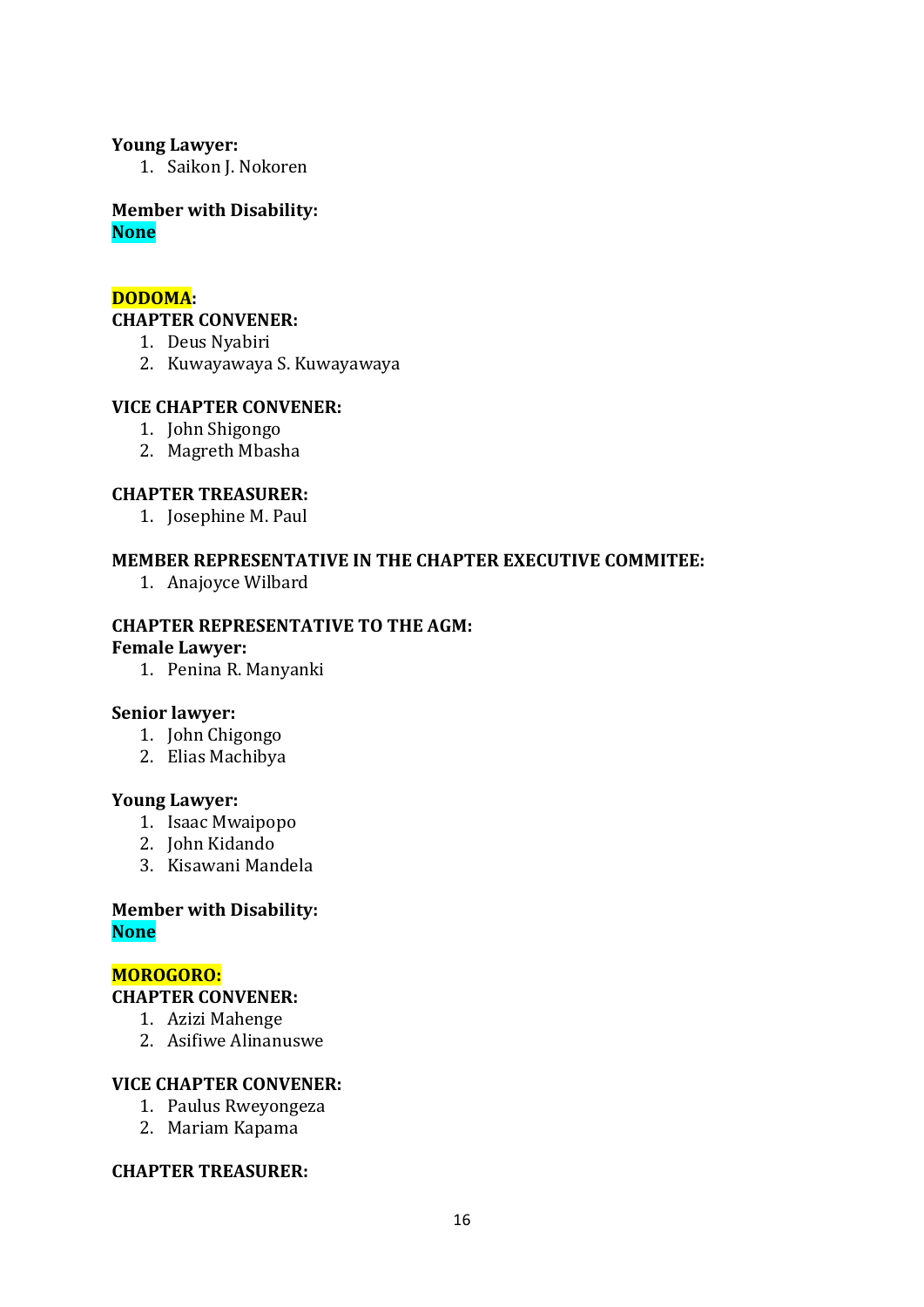- 1. Baraka Lweeka
- 2. Kay M. Zumo
- 3. Alpha Boniphace

## **MEMBER REPRESENTATIVE IN THE CHAPTER EXECUTIVE COMMITEE:**

- 1. Agnes Ngussa
- 2. Jovin Manyama

# **CHAPTER REPRESENTATIVE TO THE AGM: Female Lawyer:**

1. Esther Mdegipala

#### **Senior lawyer:**

1. Daudi Mkilya

## **Young Lawyer:**

- 1. Kisawani Mandela
- 2. Salim Gogo

#### **Member with Disability: None**

#### **SHINYANGA:**

#### **CHAPTER CONVENER:**

1. Shaban Mvungi

#### **VICE CHAPTER CONVENER:**

1. Angelina Kalenzi

#### **CHAPTER TREASURER:**

1. Vincent Michael Masalu

## **MEMBER REPRESENTATIVE IN THE CHAPTER EXECUTIVE COMMITEE:**

1. Gloria L. Ikanda

# **CHAPTER REPRESENTATIVE TO THE AGM:**

#### **Female Lawyer:**

1. Agnes Thobias

#### **Senior lawyer:**

1. Audax Constantine

#### **Young Lawyer:**

1. Simon G. Kamkolwe

## **Member with Disability: None**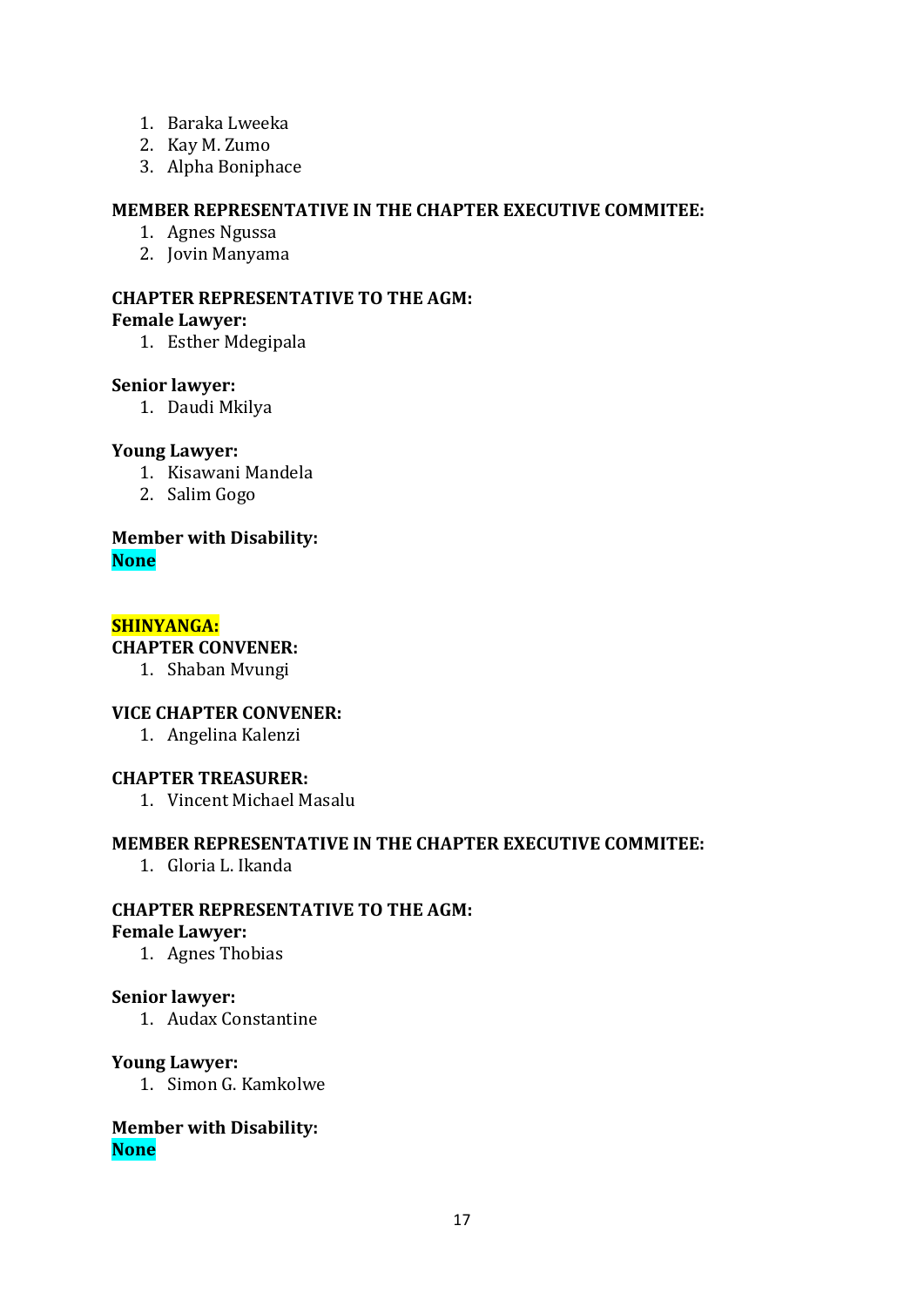# **MWANZA:**

#### **CHAPTER CONVENER:**

1. Steven Cleophace

## **VICE CHAPTER CONVENER:**

- 1. Marina Mashimba
- 2. Jackson Katabalo
- 3. Esther Tuvave

## **CHAPTER TREASURER:**

- 1. Angelo Nyaulo
- 2. Abdulmajid A. Hageb

## **MEMBER REPRESENTATIVE IN THE CHAPTER EXECUTIVE COMMITEE:**

1. Kassim Gilla

#### **CHAPTER REPRESENTATIVE TO THE AGM: Female Lawyer:**

- 1. Mbalu Nyalaja
- 2. Esther Sungwi

#### **Senior lawyer:**

1. Anthon Nasimire

#### **Young Lawyer:**

- 1. Mussa Nyamwelo
- 2. Joseph John

#### **Member with Disability: None**

#### **KIGOMA:**

#### **CHAPTER CONVENER:**

1. Daniel Edward Rumenyela

#### **VICE CHAPTER CONVENER:**

1. Eliutha Kivyero

#### **CHAPTER TREASURER:**

1. Edina Aloyce

## **MEMBER REPRESENTATIVE IN THE CHAPTER EXECUTIVE COMMITEE:**

1. Abdulkheri Ahmad

#### **CHAPTER REPRESENTATIVE TO THE AGM: Female Lawyer:**

1. Diana Damson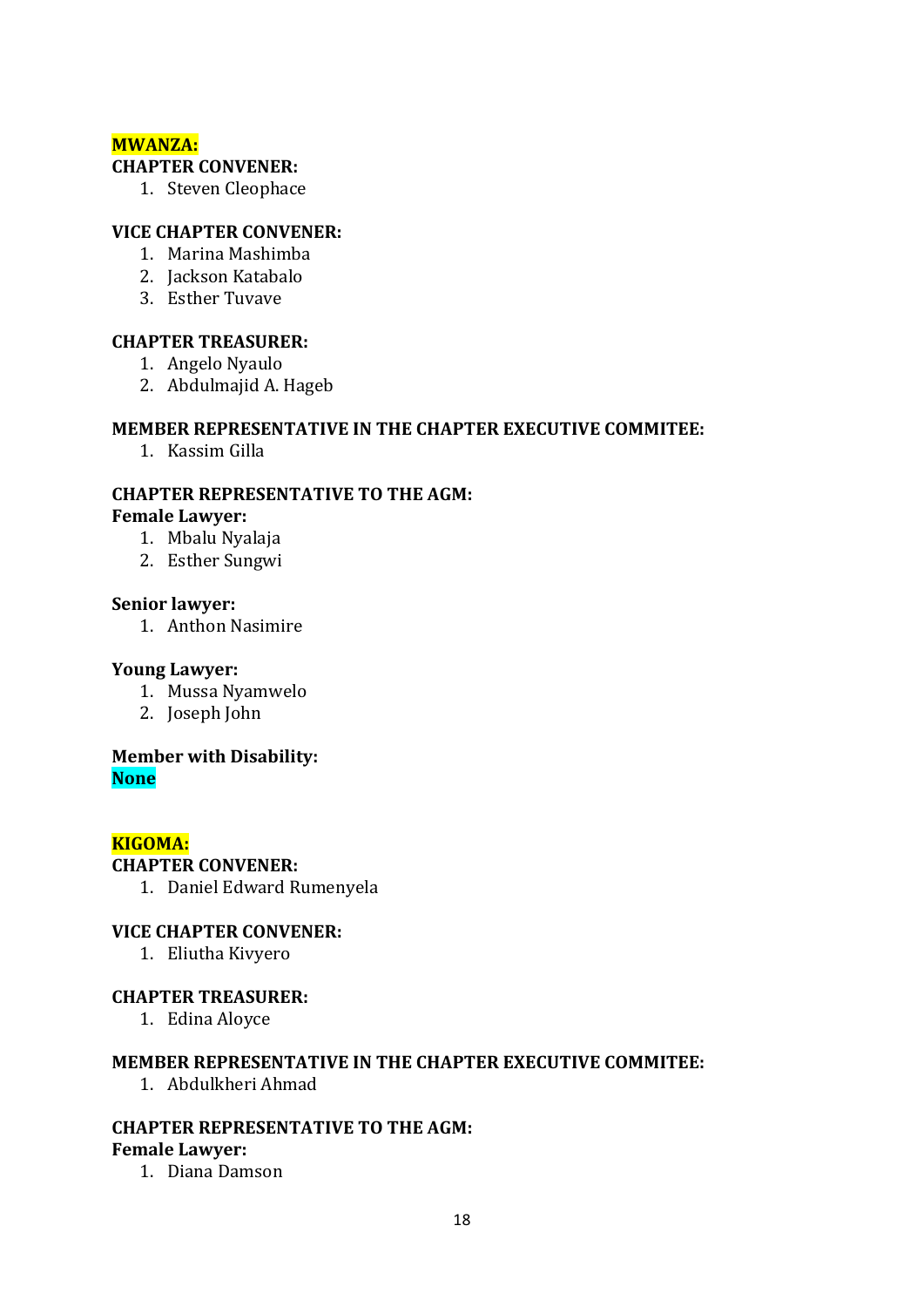#### **Senior lawyer:**

1. Method R. Kabuguzi

#### **Young Lawyer:**

- 1. Joseph Mathias Matimbwi
- 2. Joseph Yatty Mathias

#### **Member with Disability:**

1. Gilagiza I. Omari

# **MARA:**

#### **CHAPTER CONVENER:**

1. Ostack Mligo

## **VICE CHAPTER CONVENER:**

1. Leonard Magwayega

## **CHAPTER TREASURER:**

1. Mary Joakimu

#### **MEMBER REPRESENTATIVE IN THE CHAPTER EXECUTIVE COMMITEE:**

1. Daudi J. Mahemba

#### **CHAPTER REPRESENTATIVE TO THE AGM:**

#### **Female Lawyer:**

1. Happiness Machage

#### **Senior lawyer:**

1. Godwilly Mweya

#### **Young Lawyer:**

1. Christopher Waikama

#### **Member with Disability:**

1. Baraka Makowe

#### **RUVUMA:**

#### **CHAPTER CONVENER:**

1. Edson Mbogoro

#### **VICE CHAPTER CONVENER:**

1. Vicent Kassale

#### **CHAPTER TREASURER:**

1. Angela Masesa